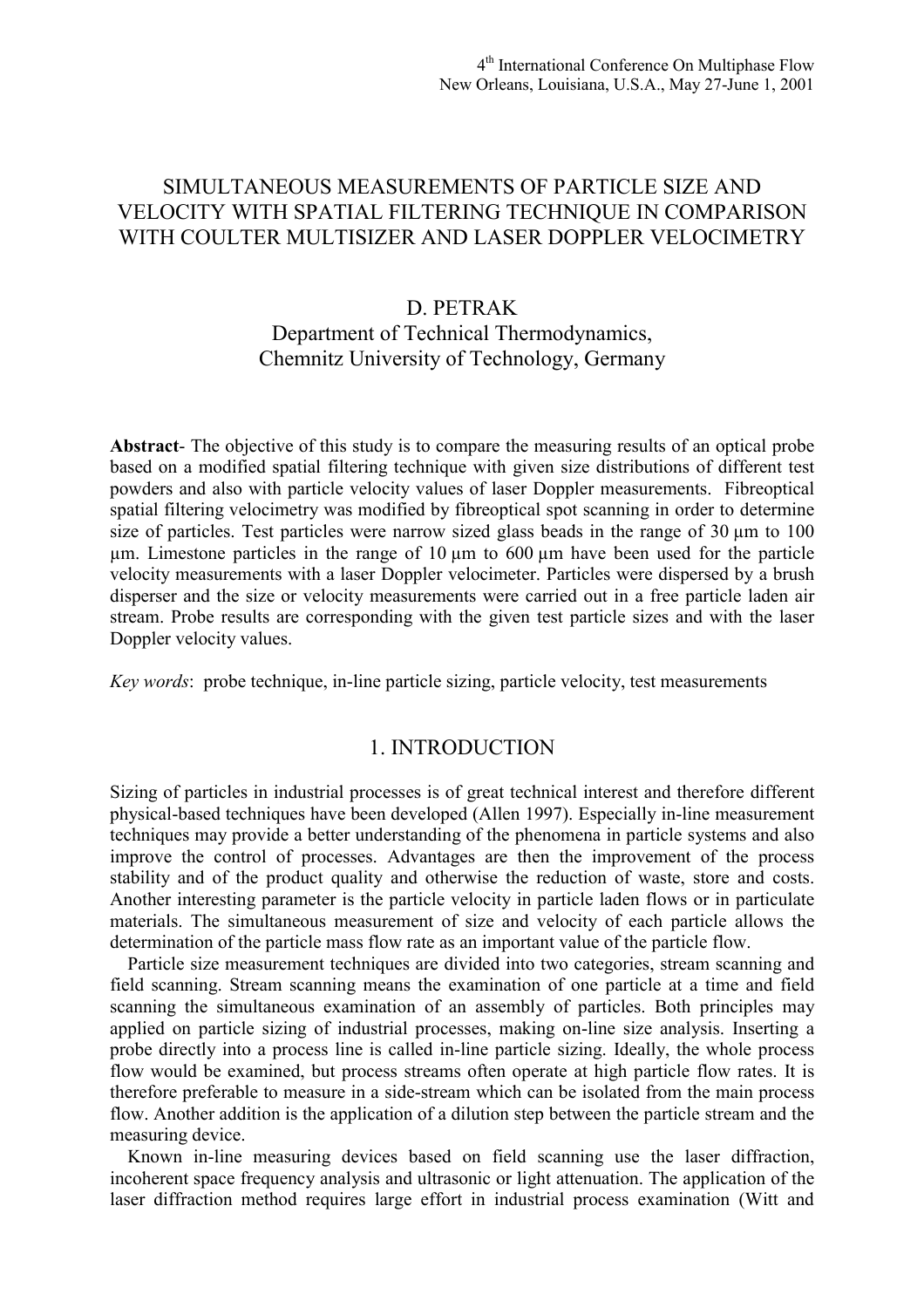Röthele 1998). Sachweh et al (1998) have developed a new light scattering method for in-line measurement of mean particle sizes in suspensions and Feller et al (1998) use a combined measurement of backscattering and extinction.

Examples of in-line sizing devices based on stream scanning are the focused beam reflectance determination, the shadow Doppler technique, light scattering, imaging technique using CCD cameras, the phase Doppler method (PDA) and a modified spatial filtering technique. The PDA method needs optically homogeneous spheres with known complex refractive indices. There is a lot of work to develop the PDA in relation to inhomogeneity and absorptivity of the particle medium. New results show that the PDA requires a priori knowledge of optical properties (Wriedt et al 1993, Köser and Wriedt 1996, Schneider and Hirleman 1994, Onofri et al 1996). Naqwi and Fandrey (1997) have developed a PDA technique to measure the size of irregular particles smaller than 20  $\mu$ m.

Hardalupas et al (1994), Morikita et al (1994, 1995) and Morikita (1996) have developed the shadow Doppler velocimetry (SDV) to measure the size of irregular, opaque particles. The SDV is based on the combination of a particle imaging technique and the well known laser Doppler velocimetry (LDV). Morikita and Taylor (1998) have shown the ability of the SDV technique to size optically inhomogeneous particles of a water-based paint spray, as used in industrial coating processes. The application of the SDV is limited to measurements in processes with a small particle number density. Another disadvantage of the SDV is the forward scattering technique.

Based on a modified spatial filtering technique Petrak et al (1996, 1998) have presented a new optical probe for the simultaneous measurement of size and velocity at one particle. Fibreoptical spatial filtering velocimetry was modified by fibreoptical spot scanning in order to determine the particle size. Meanwhile an in-line measuring device with the probes IPP30 and IPP50 based on modified spatial filtering technique is available by PARSUM (1999). The advantages of this in-line measuring device are the low hardware requirements, the user friendly handling, long time stability and the robust design at reasonable invest costs.

The purpose of the present work was to demonstrate the accuracy of the size and velocity measurements by using the modified spatial filtering technique and by using a laser Doppler velocimeter (LDV) and narrow classified test powders characterized by measurements with a Coulter multisizer.

## 2. MEASURING PRINCIPLE

The spatial filtering velocimetry (SFV) is a method of determining the velocity of an object by observing the object through a spatial filter in front of a receiver. An overview about the SFV method was given by Aizu and Asakura (1987). The modified spatial filtering technique for the simultaneous measurement of particle size and velocity can be described as follows. The fibreoptical spot scanning (FSS) is an addition to the SFV. The basic operation of the FSS is to observe the shadow image of a moving particle through a single optical fibre with a small diameter d. When the shadow image passes through the single optical fibre, an impulse is generated the width of which depends on the particle size *x*, the particle velocity *v* and the location of particle and fibre. The composition of the total impulse width is shown in figure 1. The total time ∆t of the impulse is then:

$$
\Delta t = (t_2-t_1) + (t_3-t_2) + (t_4-t_3) = (d/v) + ((x-d)/v) + (d/v)
$$
 [1]

and the particle size is equal

$$
x = v(t_2-t_1) = v(t_4-t_3) = v \cdot \Delta t - d \ . \tag{2}
$$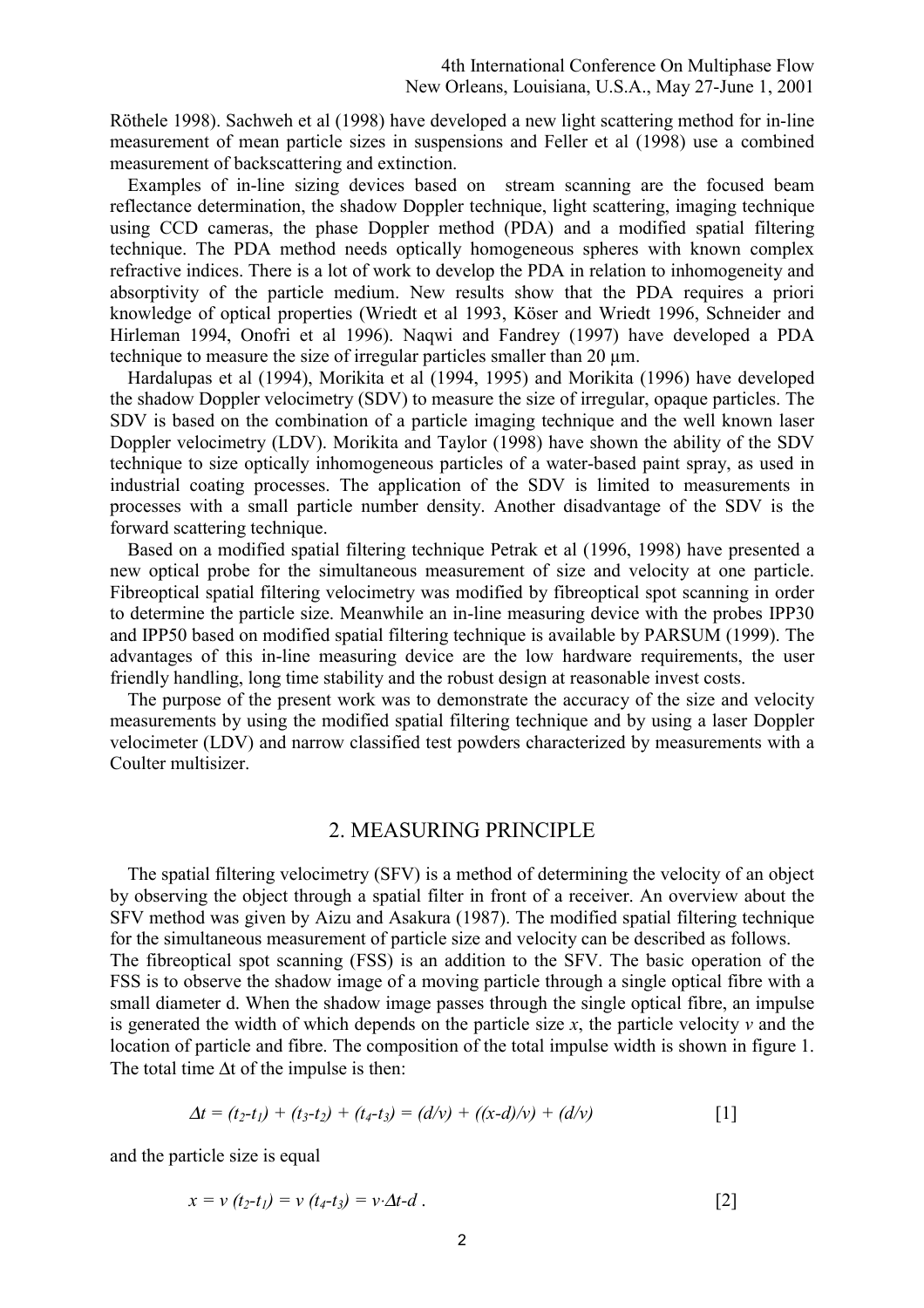Equation (2) is valid too, if the particle is smaller than the diameter d of the single fibre. According to figure 2 the particle trajectory has a random position in relation to the spatial fixed single fibre. If the particle is a sphere with the radius r then the result is a distribution of chord lengths a(y) of the shadow image of the particle:

$$
a = 2\sqrt{2hr - h^2}
$$
,  $a(y) = 2\sqrt{2r(r - y) - (r - y)^2}$  [3]

with y as the distance of the chord from the x-axis.



Figure 1. Impuls generation by fibreoptical spot scanning



Figure 2. Random particle position and random chord length determination

The SFV is used to determine the unknown particle velocity v. As mentioned above the basic operation of SFV is to observe the image of a moving object through a spatial filter placed in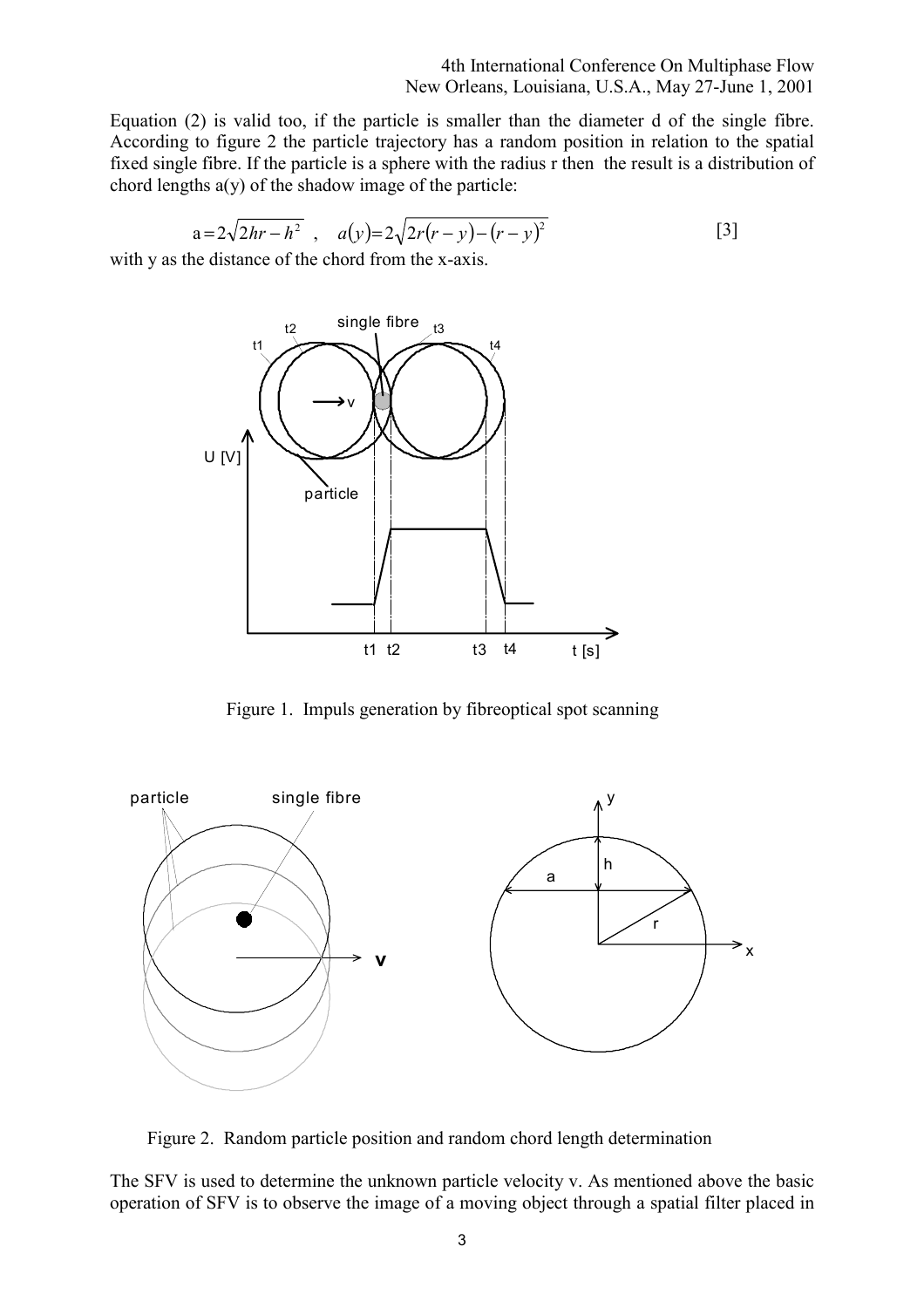front of a photodetector. The output signal of the photodetector contains a frequency  $f_0$  related to the object velocity *v*:

$$
v = f_O \cdot g/M \tag{4}
$$

where *g* is the interval of the spatial filter and M is the magnification of the imaging system. Various types of spatial filtering velocimeter are mainly characterised by the physical types of the spatial filter: transmission grating type, detector type, optical fibre type, and special grating type. The optical fibre type was investigated by Hayashi and Kitigawa (1982).

The probe with the modified spatial filtering technique uses a fibreoptical configuration which is demonstrated in figure 3. The single fibre for spot scanning and a fibreoptical spatial filter are arrayed together. Optical fibres of diameter a are linearly arrayed at intervals of *g/2*. The shadow of a moving particle is formed at the entrance faces of a differential-type optical fibre spatial filter with the interval g. The output light from every other fibre is collected, and an output signal is obtained by taking the difference between them to eliminate the pedestal frequency around zero spatial frequency.



Figure 3. Schematic diagram of the modified spatial filtering technique

The power spectrum  $H(\mu, \nu)$  of the spatial filter function represents the selective characteristic in the spatial frequency domain. It can be obtained by Fourier transforming after weighting  $\pm 1$ at the end faces of uniform optical fibres:

$$
\left|H(\mu, v)\right|^2 = \pi^2 a^4 \left(\sin \pi g \mu / 2\right)^2 \left(\frac{\sin N\pi g \mu}{\sin \pi g \mu}\right)^2 \left(\frac{J_1(\pi a \sqrt{\mu^2 + v^2})}{\pi a \sqrt{\mu^2 + v^2}}\right)^2, \quad [5]
$$

where  $\mu$  and  $\nu$  are the spatial frequencies in the x and y directions, respectively,  $J_1$  is the Bessel function of the first order, and 2N is the total number of the fibres. According to equation (5), the optical fibre array selects a narrowband spatial frequency around  $\mu = I/g$  and acts as a filtering function on the input function  $F_p(\mu, \nu)$  in the space domain. The spatial power spectral density function  $G_p(\mu, \nu)$  is given by: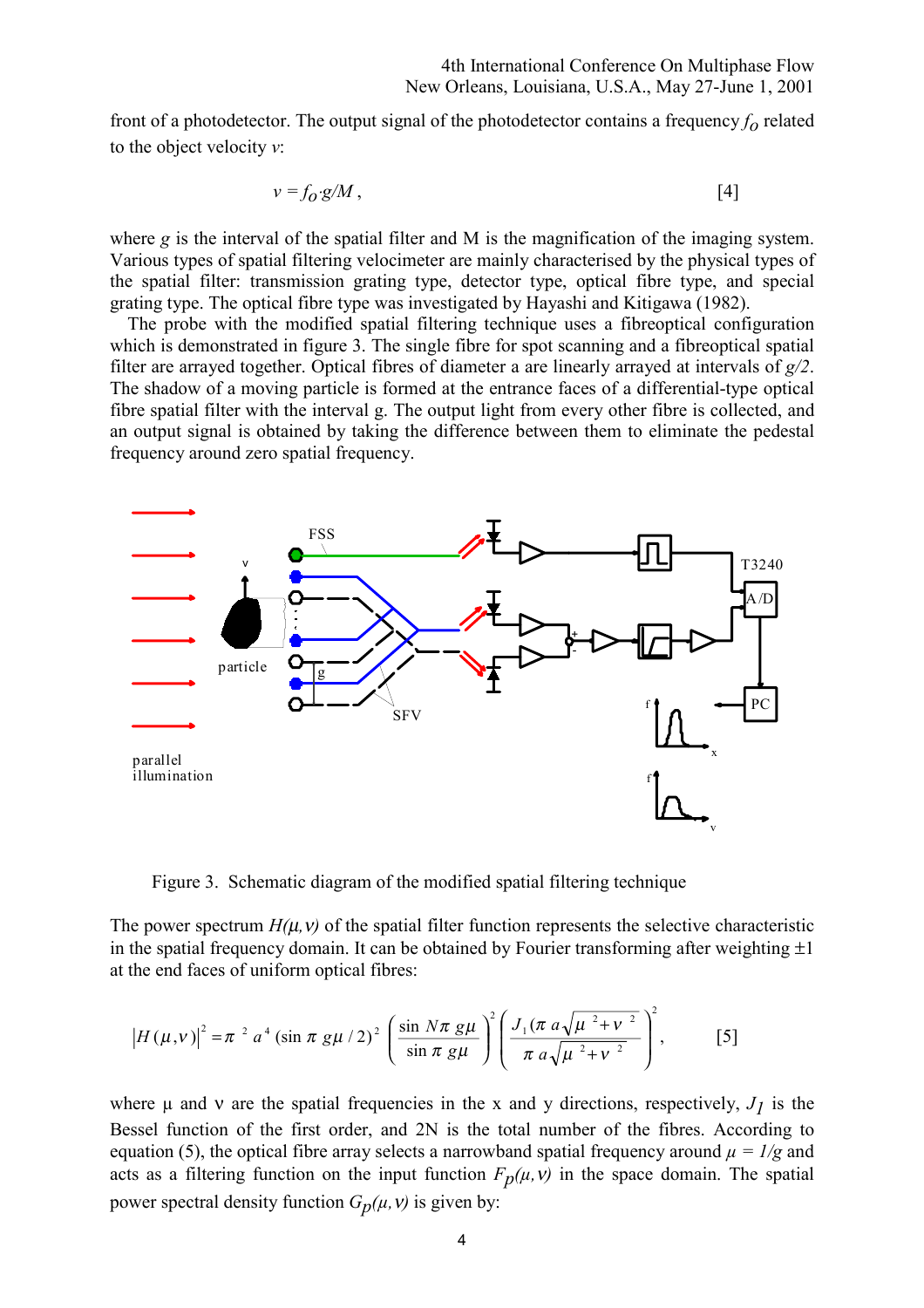$$
G_{p}(\mu, v) = F_{p}(\mu, v) |H(\mu, v)|^{2}, \tag{6}
$$

where  $F_p(\mu, \nu)$  stands for the Fourier transform of the image intensity  $f(x, y)$ . The temporal power spectral density function  $G_p(f)$  is given by integrating (6) with respect to the spatial frequency ν :

$$
G_{p}(f) = \frac{1}{\nu} \int_{-\infty}^{\infty} F_{p}\left(\frac{f}{\nu}, \nu\right) \left|H\left(\frac{f}{\nu}, \nu\right)\right|^{2} d\nu , \qquad [7]
$$

where a relation of  $\mu = f/v$  has been used. The temporal power spectrum  $G_p$  (f) may have a peak at  $f = f_0 = v/g$ . By measuring the frequency  $f_0$ , the particle velocity *v* can be determined from equation (4).

The spatial filter should be constructed to have the appropriate filtering characteristics by choosing the following parameters: transmittance, interval of filter elements, number of filter elements. A systematic deviation smaller than  $1\%$  of the central frequency  $f_0$  is almost negligible for the number of filter elements  $N > 5$ . The visibility of the output signal depends on ratio shadow size *x* to interval *g*. A high visibility is obtainable for *x/g* less than 0.5. The optical fibres have an insufficiently long aperture size in the direction perpendicular to the spatial filter axis. Therefore, the proposed method is not qualified for chaotic particle movement.

Various signal-analysing techniques used in laser Doppler anemometry can also be used in spatial filtering velocimetry: spectrum analysis, correlation, frequency counting, and frequency tracking.

## 3. INSTRUMENTATION AND EXPERIMENTAL APPARATUS

#### *3.1 Instrumentation*

The optical unit and signal processing are illustrated in figure 3. The illumination unit, the fibreoptical unit and the electronics are arrayed in a measuring probe with a cylindrical measuring pipe made by stainless steel (figure 4).



Figure 4. Schematic view of the measuring probe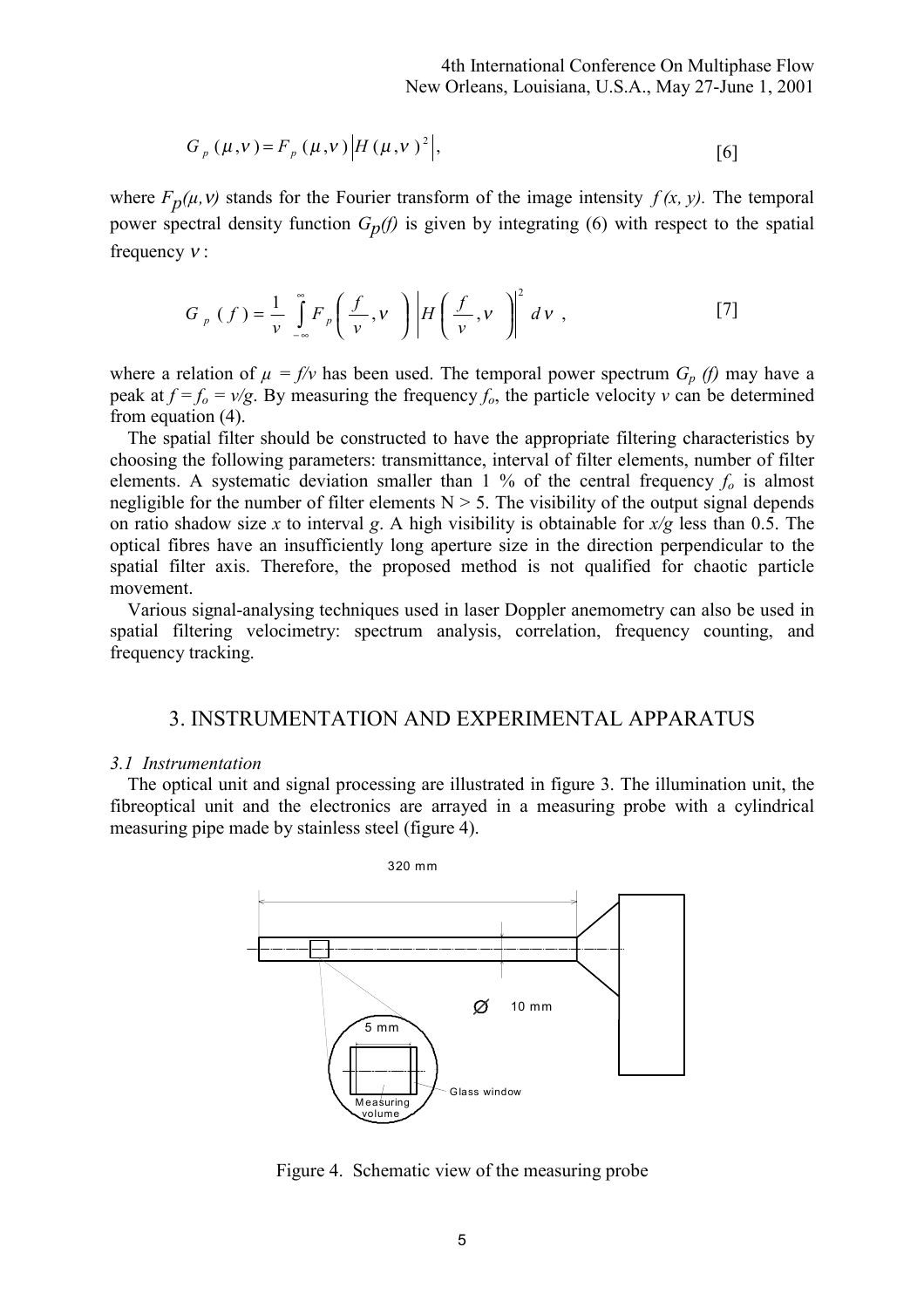The measuring pipe has a diameter of 10 mm and the measuring volume is arrayed at a distance of 32 mm from the top. The illumination unit is located left from the measuring volume and the fibreoptical unit right. Both optical units are protected by special glass windows.

Two different illumination units are used to generate a parallel light beam with high optical power. The first illumination unit contains a high-performance LED (fibre-coupled power 150 µW, wavelength 810 nm) coupled with a short fibre and a graded index lens. The second illumination unit is a laser diode module (output power 3 mW, wavelength 670 nm) combined with an objective. The spatial filter is made by  $2N = 18$  step index fibres (core diameter 125  $\mu$ m, cladding 140  $\mu$ m) and the single fibre by a step index fibre with 28  $\mu$ m core diameter. The measuring volume has a size of 1.76 mm<sup>3</sup>. The photodetectors are Si-PINphotodiodes with 1 mm<sup>2</sup> photosensitive area. Signal processing is realized by a two-channel 40 MHz transient recorder card  $T$  3240. In order to obtain the central frequency  $f_0$  in equation (4), the Fast Fourier Transform (FFT) was applied. The magnification  $M = 1$  is valid for the particle shadow projection with a parallel light beam. Using a trigger unit to get a TTLimpulse in the single size channel, the total time in equation (3) was determined by counting the number of samples. In order to obtain a high accuracy, the sampling frequency of the size channel is much higher than the sampling frequency of the velocity channel. The first part of the signal processing is the signal validation to select a valid particle event. The measurement begins with a particle event in the size channel and after that, the validation of the velocity signal follows. The result is an array with the velocity and size values for each measured particle. These values are used for different statistical analysis: especially number size distribution, volume size distribution and velocity distribution. Both signals of one particle are illustrated in figure 5.



Figure 5. Output signals of a single particle : upper signal – size impuls with  $x = 80 \mu m$ lower signal – burst with  $v = 0.58$  m/s

### *3.2 Experimental apparatus*

Figure 6 shows the experimental setup. The particles were dispersed by a powder brush disperser RBG-1000 from PALAS and the air-particle flow was feeded into a horizontal pipe with an inner diameter of 15 mm. The volume flow of the compressed air has to be set constant. The measuring volume of the probe and the LDV was laid at the same position 50 mm away from the pipe outlet in the region of the free air-particle jet. A single-component laser Doppler velocimeter (Model LDV-380, Polytec, Germany) with a receiver for the backward scattered laser light allowed the determination of the particle velocities inside of the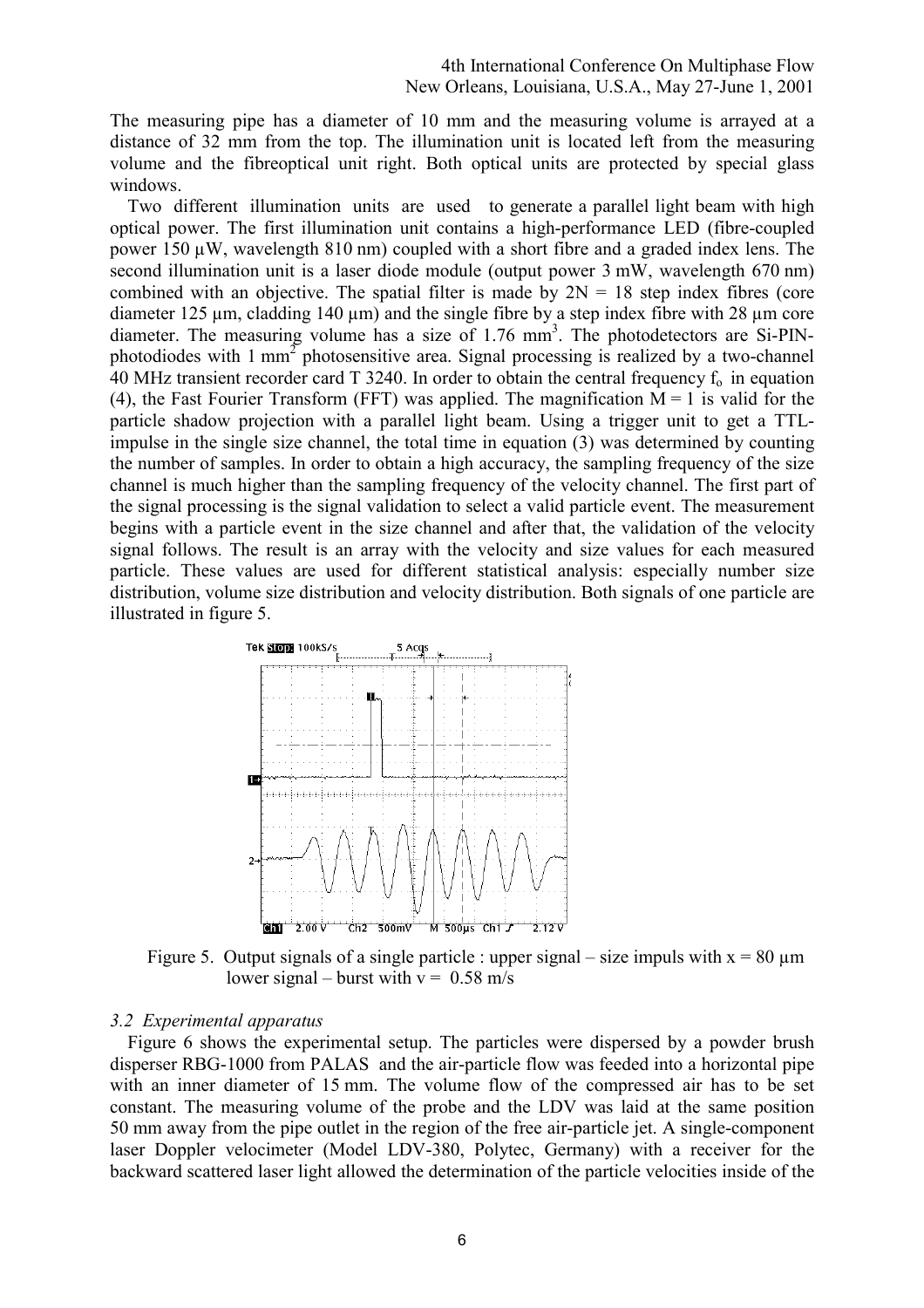free jet. The system incorporated a 100 mW laserdiode. The measuring volume is characterized by a measuring volume of  $180 \times 180 \times 1900 \mu m^3$  and  $4.3 \mu m$  fringe distance.



Figure 6. Experimental setup

According to the size measurements the test powders were three glass beads fractions made by APPIE, the Association of Powder Process Industry & Engineering of Japan, with narrow size distributions:

GBL30:  $x_{10} = 26 \mu m$ ,  $x_{50} = 30 \mu m$ ,  $x_{90} = 34$ ,

GBL60:  $x_{10} = 55 \text{ µm}, x_{50} = 59 \text{ µm}, x_{90} = 63 \text{ µm},$ 

GBL100:  $x_{10} = 97 \text{ µm}, x_{50} = 100 \text{ µm}, x_{90} = 105 \text{ µm}.$ 

The particle size distributions were measured by Coulter multisizer and in addition by a laser diffraction system HELOS from Sympatec. Size measurements by the probe were carried out at very low particle loading in order to compare the results with calculated chord length distributions for a single spherical particle. Limestone particles from type eskal made by KSL company were used for the velocity measurements with the following sizes: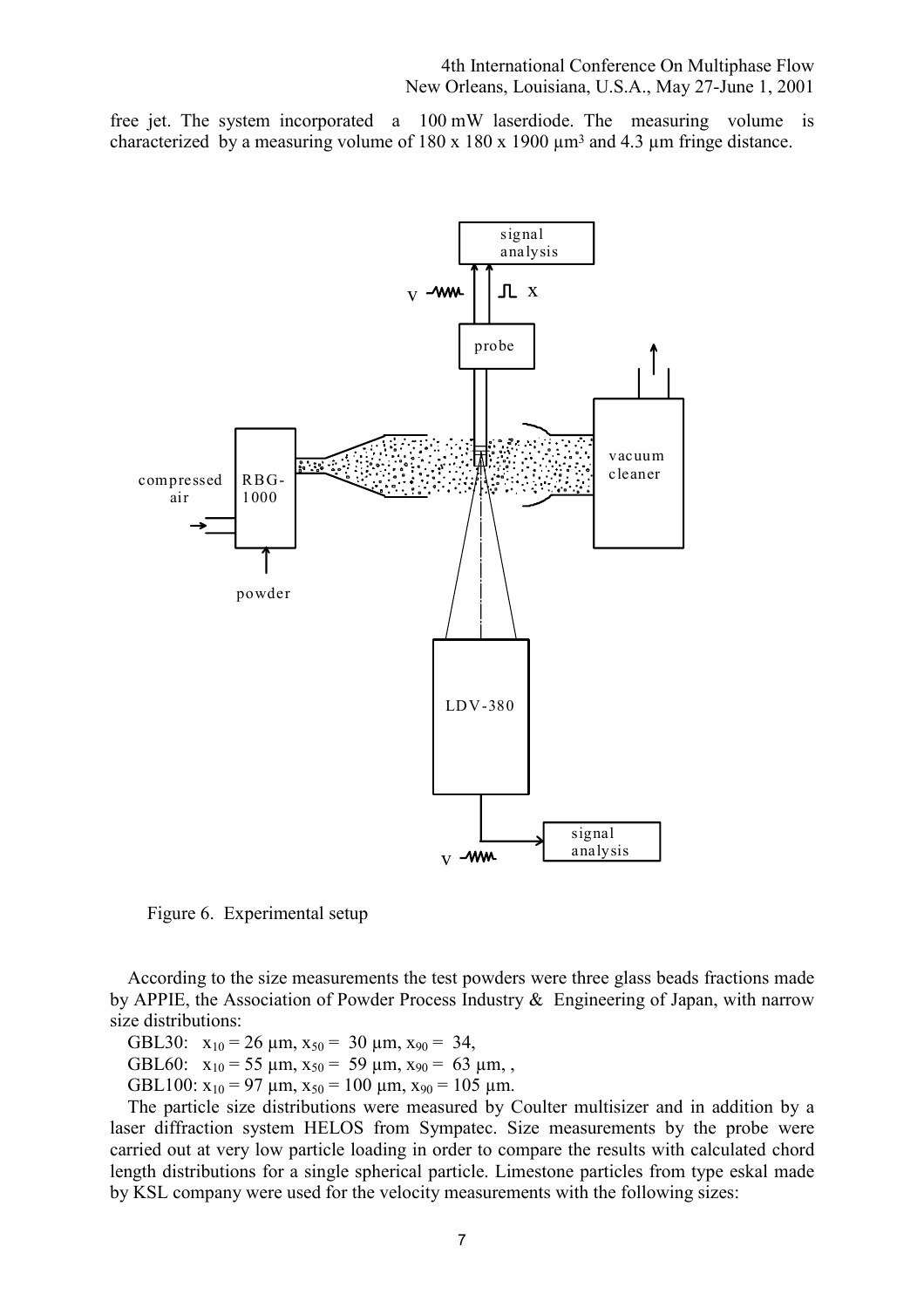eskal 10:  $x_{10} = 13 \mu m$ ,  $x_{50} = 21 \mu m$ ,  $x_{90} = 29 \mu m$ , eskal 80:  $x_{10} = 58 \text{ µm}, x_{50} = 70 \text{ µm}, x_{90} = 84 \text{ µm},$ eskal 0.1-0.5:  $x_{10} = 107 \text{ µm}, x_{50} = 295 \text{ µm}, x_{90} = 583 \text{ µm}.$ 

Glass beads and limestone particles are shown in the figures 7 and 8.



(Glassbeads)



Figure 7. glass beads, APPIE Figure 8. Limestone particles eskal80, KSL

## 4. RESULTS AND DISCUSSIONS

#### *4.1 Particle size*

In figure 9, density distributions  $q_{0,lg}(x)$  of the chord length distribution for a sphere with 100 µm diameter are plotted against a logarithmic abscissa x. The determination was carried out both for the calculation model according equation (3) and for the measuring values of the glass bead fraction GBL 100. Following assumptions are valid for the calculation model:

- every particle position has the same probability,
- every particle has the same velocity,
- every particle has a constant diameter of 100  $\mu$ m.

In both cases the number of particles was greater than 1000. The measurements were controlled by an oscilloscope in order to proof the one particle regime. It can be seen that the two density distributions correspond very well. Differences at particle sizes greater than 100 µm are caused by the fixed diameter of the model and otherwise by amounts of particles greater than 100 µm for GBL 100.

In figure 10, density distributions  $q_{0,1g}(x)$  of the glass beads GBL 100 are shown for the Coulter mustersizer results and also for the probe results. The influence of the chord model and also a small amount of particle coincidence near to 100  $\mu$ m can be seen.

Figure 11 and 12 show the experimental results for the three glass bead fractions GBL 30, GBL 60 and GBL 100. The cumulative distributions  $Q_3(x)$  and the density distributions  $q_{3,lg}(x)$ are shown comparatively. It can be seen that the modified spatial filter technique can distinguish clearly the different size fractions. Using the  $Q_3$ ,  $q_0$ -values the differences to the corresponding Coulter mustersizer values are as follows: GBL 30: +10 %, GBL 60: -8 %,

GBL 100:  $+$  3 %. As expected the results of the probe measurements show a broader size distribution caused by the statistical measurement of the cord length's of glass beads. Nevertheless there is a good agreement between both size distributions (modified spatial filter technique and Coulter mustersizer) with a maximal difference of 10 %.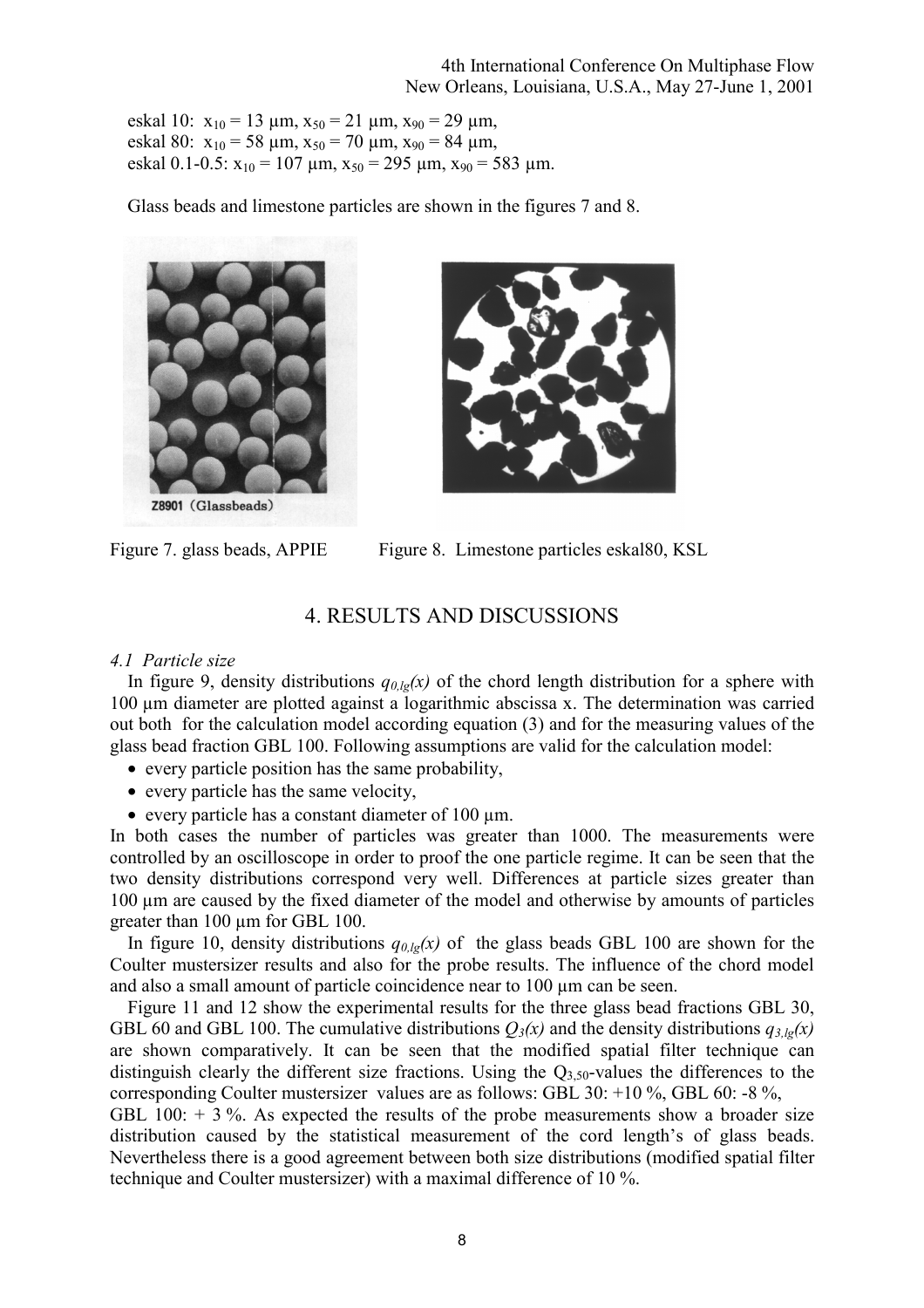

Figure 9. Density distributions  $q_{0,lg}(x)$  of the chord length for one sphere and GBL 100 Model and probe measurement



Figure 10. Density distributions  $q_{0,lg}(x)$  of experimental results for GBL 100 Probe and Coulter multisizer measurements

### *4.2 Particle velocity*

CFD results of Hussainov (1999) show a symmetrical flow inside the measuring volume of the probe with a velocity difference of maximal  $+10\%$  to the surrounding flow. The horizontal velocities of about 2000 particles were measured at the same spatial position by the LDV and by the probe. Results are shown in the figures 13 and 14 for the limestone fractions eskal 20 and eskal 80. As expected the particle velocity distributions measured by the probe are a little broader than the distributions measured by the laser Doppler velocimeter. This effect is caused by the wall contact of the particles with the probe and therefore smaller velocities are increased or do now exist. The mean velocities measured by the probe are about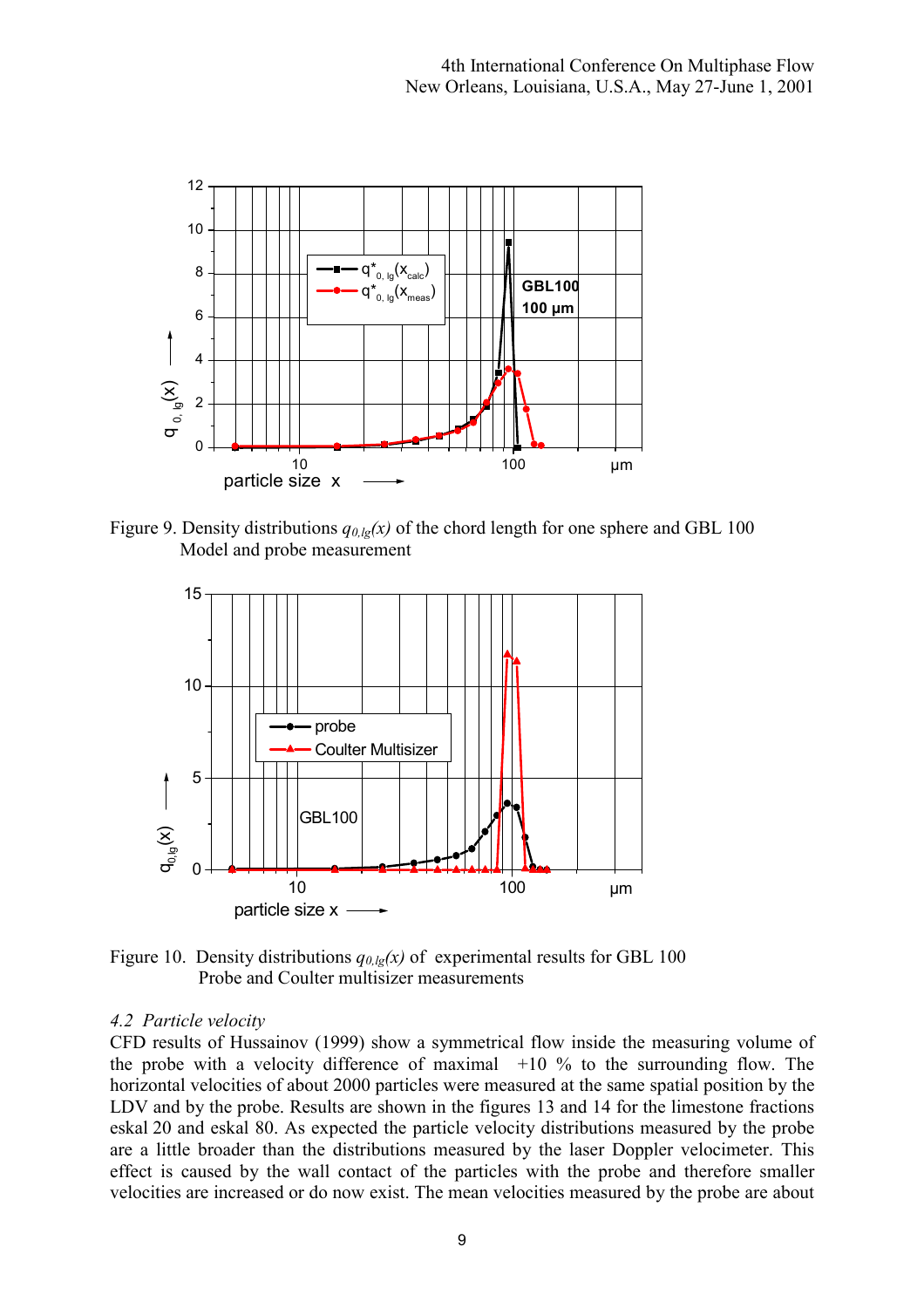6 % smaller than the same values measured by the LDV and the standard deviations are doubled. This decreasing effect has no influence on correct particle sizing.



Figure 11. Cumulative distributions for glass beads GBL 30, GBL 60 and GBL 100 measured by probe



Figure 12. Density distributions for glass beads GBL 30, GBL 60 and GBL 100 dotted lines: Coulter mustersizer, regular lines: probe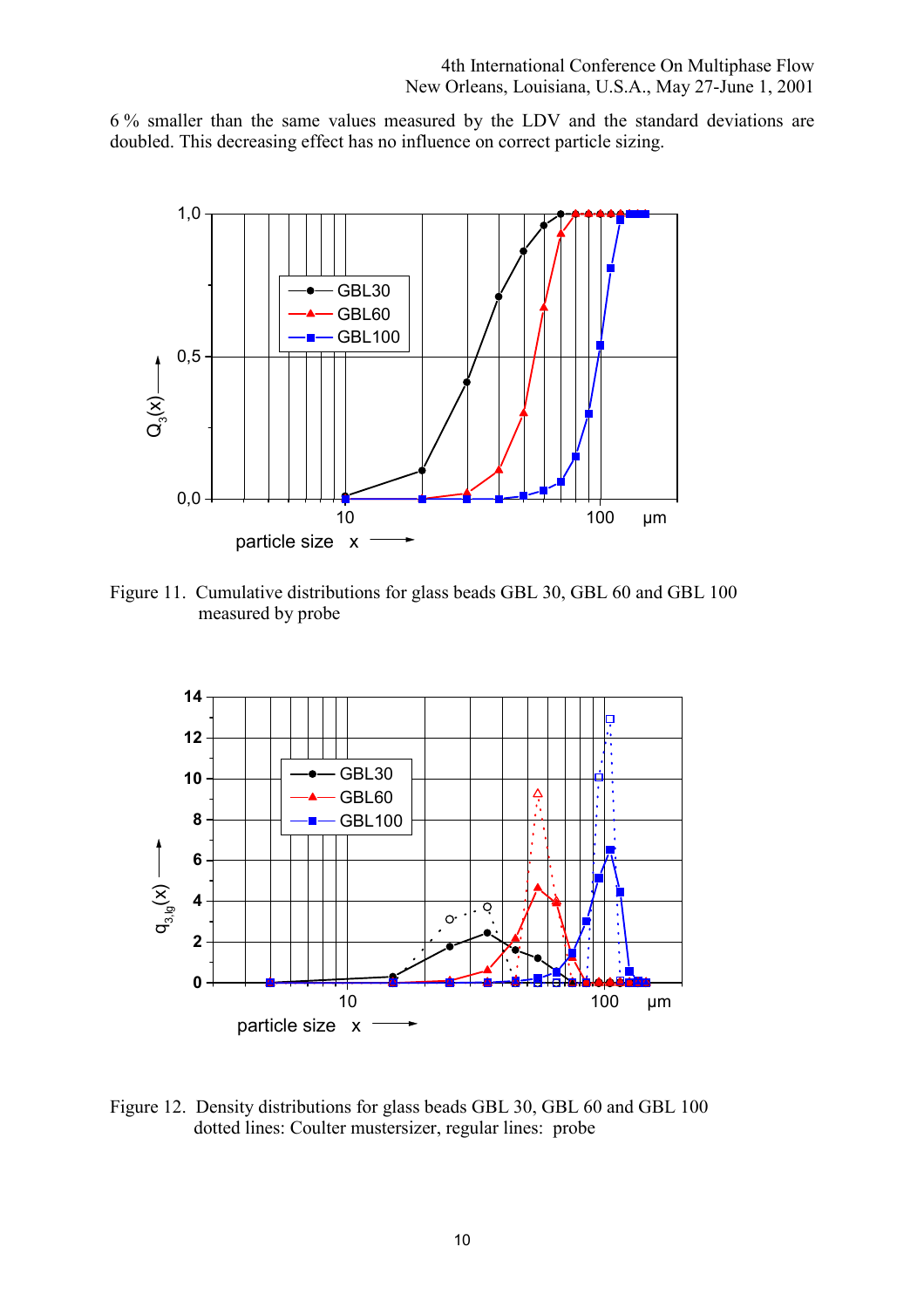

Figure 13. Frequency distributions of limestone particle velocities for eskal 20 measured by probe and LDV



Figure 14. Frequency distributions of limestone particle velocities for eskal 80

## 5. CONCLUSIONS

The probe system based on a modified spatial filtering technique is suitable for the simultaneous measurement of particle size and velocity in multiphase flows. Measurements with test particles show a  $x_{3,50}$ -difference in dependence of the measuring range 30...1000  $\mu$ m: about 3 % for  $x \ge 100$  µm and an increasing difference for smaller particles up to 10 % for  $x = 30 \mu m$ . Compared with LDV results the particle velocity values show a decreasing of the mean velocity of about 6 % and an increased standard deviation. The probe system based on a modified spatial filtering technique is suitable especially for the in-line process control in different industrial fields but also for special measurements in the laboratory.